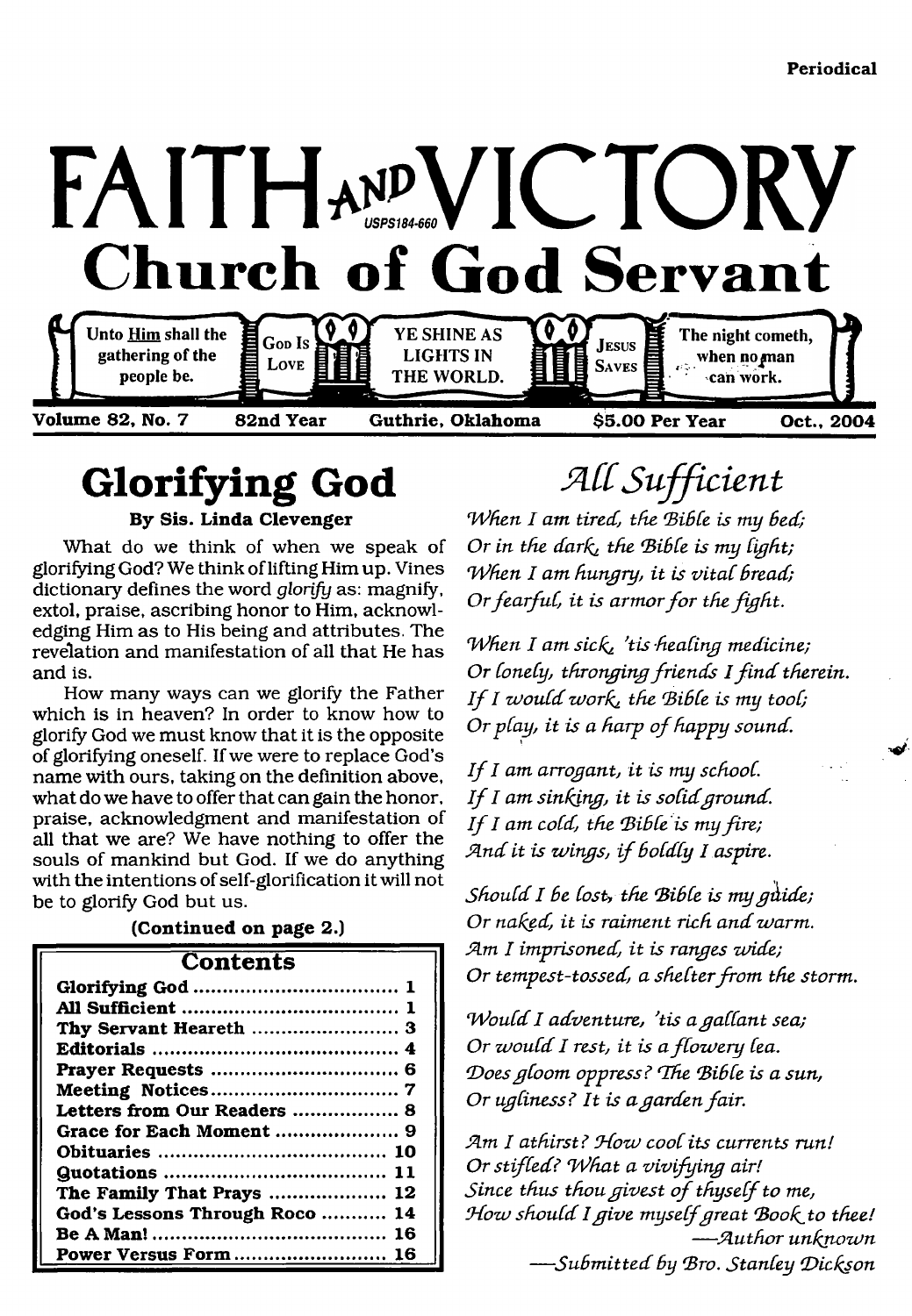## **Glorifying God (Continued from page 1.)**

In John 15:4-5, 8 Jesus says, "Abide in me, and I in you. As the branch cannot bear fruit of itself, except it abide in the vine; no more can ye. except ye abide in me. I am the vine, ye *are* the branches: He that abideth in me, and I in him, the same bringeth forth much fruit: for without me ye can do nothing." Verse 8, "Herein is my Father glorified, that ye bear much fruit; so shall ye be my disciples." What is the fruit that He is talking about? Righteousness! Herein is the Father glorified, if you bear much *righteousness.* We have no righteousness unless we abide in Him. Our righteousness is His righteousness, which is a manifestation of God.

What are some ways we can bear much righteousness? I Peter 2:11-12 says, "Dearly beloved, I beseech *you* as strangers and pilgrims, abstain from fleshly lusts, which war against the soul; Having your conversation honest among the Gentiles: that, whereas they speak against you as evildoers, they may by *your* good works, which they shall behold, glorify God in the day of visitation." My Bible referred to *honest conversation* as honorable conduct. That we behave ourselves in such a way that would bring honor to God. This kind of conduct comes from abiding in Him and is a part of the good works (righteousness) that we bear, which magnifies Him. The people that witness this behavior have seen God, not us. Isn't it a beautiful thought that we can be an instrument for God to play on that people may see Him and know who He is!

"Ye are the light of the world. A city that is set on an hill cannot be hid. Neither do men light a candle, and put it under a bushel, but on a candlestick; and it giveth light unto all that are in the house. Let your light so shine before men, that they may see your good works, and glorify your Father which is in heaven." Matthew 5:14- 16. The good works that we do are a manifestation of God. We know that all things that are good come from God and it is because we know Him that we can perform good works. It's because we've experienced His love that we are able to show others who He is and let our light shine.

There are many ways to shine our light: helping, encouraging, praying, visiting and saying a kind word to a stranger. We are all in

contact with all kinds of people needing to see the Lord. When people can see God, they will be drawn to Him but only by seeing Him. Have you ever done something for someone and they say "I appreciate that?" They have had a little taste of our wonderful Lord and all that He is and stands for.

Now I'll ask the question, are we really willing to glorify the Father? I Corinthians 6:20 says, "For ye are bought with a price: therefore glorify God in your body, and in your spirit, which are God's." This scripture says we are bought with a price and we are not our own. Adam Clarke referred to this as a servant who has been purchased by his master. We were bought by the blood of Jesus; we are not our own. We are His property. As the servant is bound to use all his skill and diligence for the salary of his master, so we should employ body, soul and spirit in the service of the Lord, promoting by every means in our power the honor and glory of our God who is our Master. The price that we were bought with is told in John 12:24-28. "Verily, verily, I say unto you, Except a com of wheat fall into the ground and die, it abideth alone: but if it die, it bringeth forth much fruit. He that loveth his life shall lose it; and he that hateth his life in this world shall keep it unto life eternal. If any man serve me, let him follow me; and where I am, there shall also my servant be: if any man serve me, him will *my* Father honour. Now is my soul troubled; and what shall I say? Father, save me from this hour: but for this cause came I unto this hour. Father, glorify thy name. Then came there a voice from heaven, *saying,* I have both glorified if, and will glorify *it* again."

Not only did Jesus literally give His life for the cause of God but He gave Himself for us. This was the price. He said, "If any man serve me, let him follow me...." Follow Him where? Do we know where Jesus has been to glorify the Father? Jesus was so willing to deny Himself and give His life that people might know His Father and Him glorified. Through the blood of Jesus being shed for our sins He not only glorified God, because God gave Him the strength to endure, but that sinful man could have salvation and that a wicked life could be changed. Only by the power of God and a willing heart can that kind of change be brought about in a person's heart and life. It glorifies God when people see what He has done in someone's life.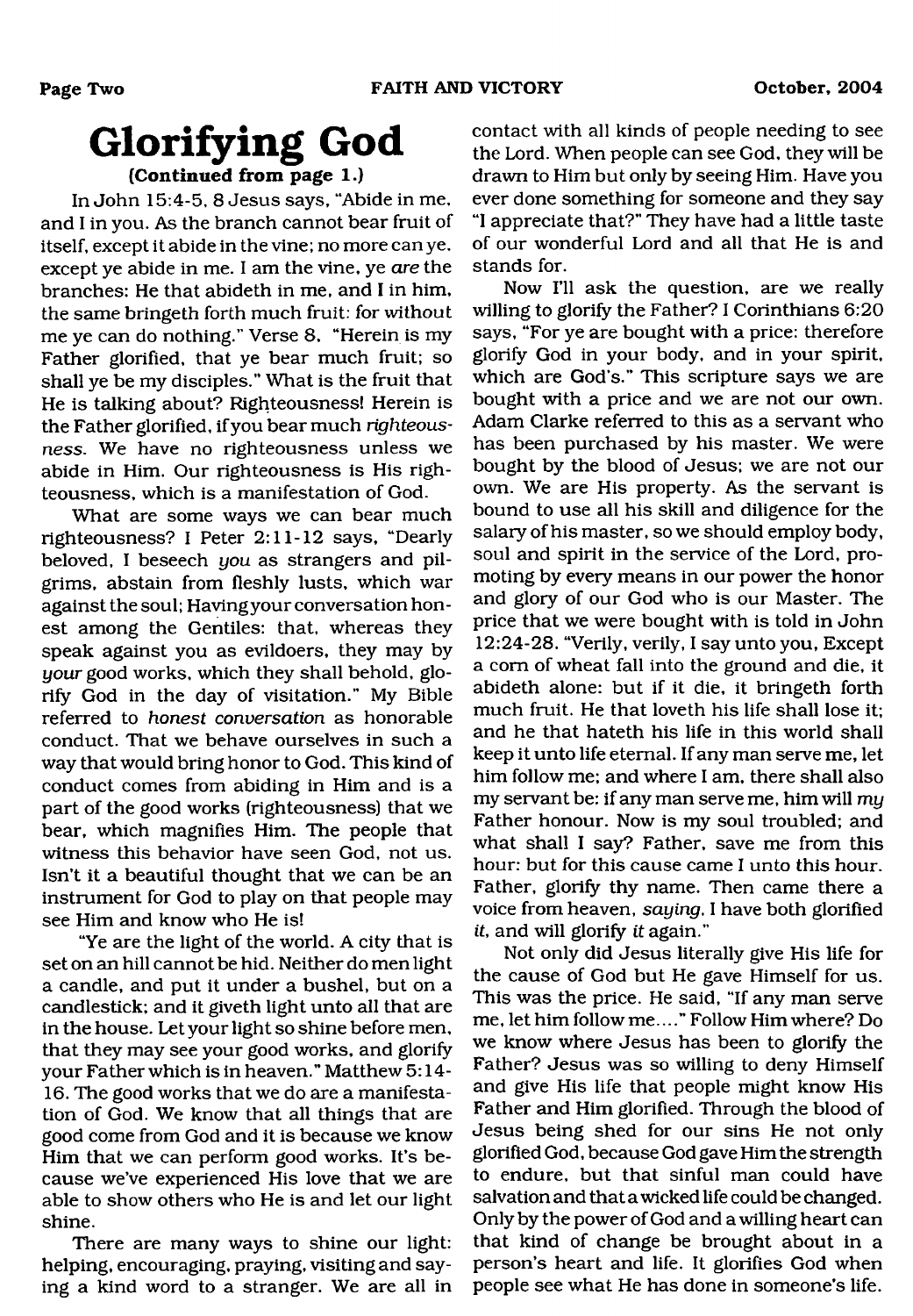The reason people are drawn to God is because they see Him, not His face but His image, that is visible in people who are willing to deny themselves so God will be seen through them.

Some other ways to think about seeing God is in affliction, trials, loving your enemies and your neighbor as yourself. The unity of God's people is a major one. How can so many people all get along so well and love each other?! We know it is a witness of God because it can only be done through Him. Testifying, healing and little answers to prayer all show who God is and how He feels about us.

Let's remember that we are only instruments for God. If we compare ourselves with a guitar, sure it's pretty to look at, but the only way it can be of any use is for someone to play it. It takes someone who is experienced to make a pretty sound with it. The only One who knows how to play us is the Lord. We don't know how to do it but God can and the beautiful music that He wants to flow out of our lives is Glory to God. It is the only sound He will make from us. Lord help us to be the instruments that God can play and that He may glorify Himself through our lives and draw men unto Him.

## <span id="page-2-0"></span>╼ਮ<del>∕</del>ୁନ⊗⊗⊶ **Thy Servant Heareth**

**By Sis. Anita Adams**

A few Sunday's ago the Lord brought to mind several that He called by name. Some of them recognized His voice and others didn't. The challenge the Lord gave me was that I would hear Him and respond when He called my name.

Adam and Eve heard the Lord looking for them in the cool of the evening and hid because they had disobeyed. If disobedience is in our life, we may hear God calling our name but won't respond because we are guilty. God found them and they still received their punishment. Oh may we respond to God when He calls our name even if we are guilty. The saying "be sure your sins will find you out,'' is very true and God sees and knows all things. We can't hide from Him.

Samuel heard the Lord calling and was willing to answer but at first didn't recognize that it was God. Do we have the relationship with God that we know His voice? Jesus said, "...and the sheep follow him: for they know his voice. " Samuel is a very beautiful example of the way we should respond to God calling our name. When Eli told him that it must have been the Lord calling him, he lay back down and waited for the Lord to say his name again. This time he said, "Speak Lord, for thy servant heareth." What a pliable, submissive attitude!

Saul heard the Lord call his name on the road to Damascus and once again we find someone who didn't know for sure who was talking to him. When he did, though, he humbled himself and did exactly what God told him to do. But of all the incidents that the Lord brought to my mind, Ananias', was the most challenging to me.

Acts 9:10-17 says, "And there was a certain disciple at Damascus, named Ananias; and to him said the Lord in a vision, Ananias. And he said. **Behold, I** *am here***, Lord.** And the Lord *said* unto him, Arise, and go into the street which is called Straight, and inquire in the house of Judas for *one* called Saul, of Tarsus: for, behold, he prayeth,...Then Ananias answered, Lord, I have heard by many of this man, how much evil he hath done to thy saints at Jerusalem:.. .But the Lord said unto him, Go thy way: for he is a chosen vessel unto me, to bear my name before the Gentiles,.. .And Ananias went his way, and entered into the house; and putting his hands on him said, Brother Saul, the Lord, *even* Jesus, that appeared unto thee in the way as thou earnest, hath sent me, that thou mightest receive thy sight, and be filled with the Holy Ghost."

Here we find a man very much acquainted with the Lord. He was listening when the Lord called his name and knew that it was the Lord speaking to him. He wasn't guilty like Adam and Eve for his response was, "I am here, Lord." Once he was sure he fully understood what the Lord wanted of him, even though it was a dangerous task, he followed through with the Lord's bidding. And look at the blessings we have today because Ananias prayed for one called Saul of Tarsus. We wouldn't have at least half of the New Testament had Saul not been converted and had his name changed to Paul. We don't hear much more about Ananias after that but it was so vital that Ananias was in the place God wanted him and was listening for the Lord to call his name. I truly want to be in my place, able to recognize the voice of the Lord and listening when He calls my name. Pray for me.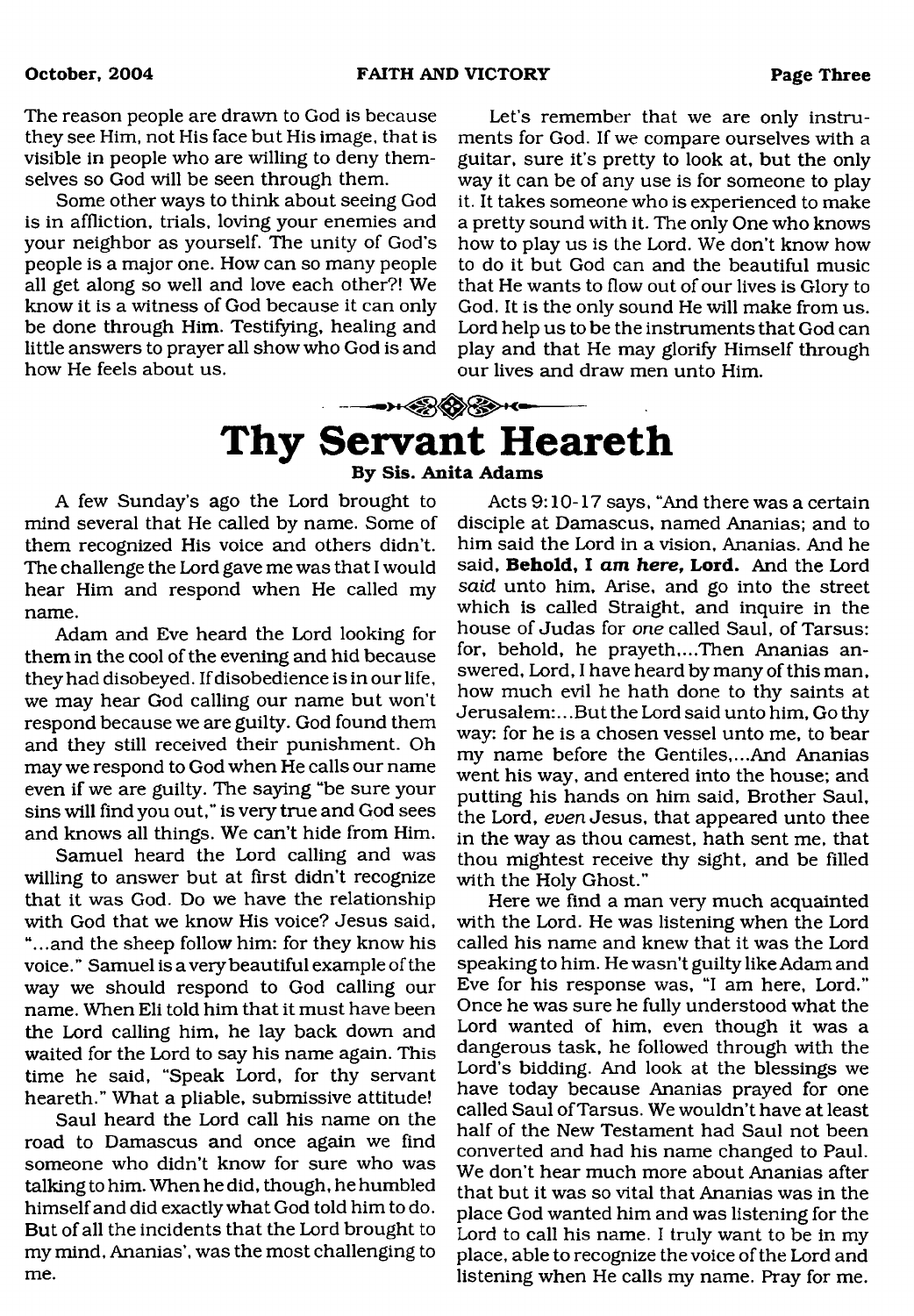## **FAITH AND VICTORY 16 PAGE HOLINESS MONTHLY**

#### -------

This non-sectarian paper is edited and published in the interest of the universal CHURCH OF GOD each month (except August of each year, and we omit an issue that month to attend camp meetings), by Willie Murphey, and other consecrated workers at the FAITH PUBLISHING HOUSE, 4318 S. Division, Guthrie, OK 73044 (USPS184-660).

#### **(Periodical postage paid at Guthrie. OK)**

#### Statement of Ownership, Management, and Circulation<br>المحتوية المستقرر المحتوية المحتوية المحتوية المحتوية المحتوية المحتوية المحتوية المحتوية المحتوية المحتوية الم<br>المحتوية المحتوية TAITH AND VICTORY <del>1 1 12</del> 14 1 - 16 1 <u>6 1 01 - SEPTEMBER 30, 200</u>4 MONTHLY | EXCEPT AUGUST)<br>The Maine Alexand Known Office of Publishers 15.00/YEAR MILLTE HURPHEY FA ITH PUBLISHING HOUSE, INC<br>4310 S DIVISION<br>CongoidMan Ass..ad Nami-Net of Guard Based Once of Congoid *publishing* (405) 282-1479 SAME AS  $L$  INE #7 8. Full home<u>s and Compuse Mealing Addresses of Publisher, Baser, and Menaging Ea*sor (De not tea*<br>Publisher *(Name and con , were maling address)*</u> SAME AS LINE #7 U<\*» *fttmtmm* »«#nTw WILLIE RUNDHEY<br>FAITH PUBLISHING HOUSE, INC. - 4318 S DIVISION - GUTHRIE OK 73044 latpa */r\*smm + t* w\*»y SAME AS AHOVE \* Yomes and addresses of all additionally a worship of yourself of many of the suite provide at the annet by a compromis.<br>Aimes and addresses of the individual aways: it award by a harmering or alway appealed him. Over all **Full Name** FAITH PUBLISHING HOUSE, INC. 4318 S DIVISION - GUTHRIE OK 73044 Holding 1 Percent ar bl.ors at Total Amount of Bends, Mangages, a Instanty 1 Persons or blues at Total Amount of Gonda, Mangegoe, ar<br>Ower Becureos, It navy, check box *\*>Jt Hsmm* \_\_\_\_\_\_\_\_\_\_\_\_\_\_\_\_\_\_\_\_\_\_ \_\_\_\_ THIS TS / NON-STOCK, NON-PROFIT, RELIGIOUS AND CHARITABLE CORPORATION. 12. Tax Status (For comp. a The Burates, functor- and nonprofit stake of the ergenizisms and the exempt pasus for federal mosme las burbou<br>[5] This Not Changed Dunny Preceding 12 Months . ma Owiget Dat is heading 12 Home in atem in atem in the military of the military of the film of the film of the<br> **Atem in ater in the state of the state of the state of the state of the state of the state of the state of** U ■il.nlMdNMMOlCffBMM Man|o Mo. Coon a toefi lUu\* Owlf TwafOm n Ma«M« Mo. Caaoi of ttoglo Laawo TaMitMa Waaooai to *\*\*\*\*\** Ow» • Tout fWDMf M Ct^ff *{\*\*fit firms\** <uy <sup>2568</sup> <sup>2589</sup> It) •m IIMIM Omkoi coaoty Mo\* MM 0\* lot M41 I'lMtO\* *sirmrsisn firms\** <sup>2215</sup> <sup>2234</sup> 12) <sup>7</sup>t)o leC«MV SuMtfMont SWd 0\*1*form* <sup>2341</sup>fwe..<u *mt\*mmmsf'sproo\*srtmmxnmngmmmtsm<sup>4</sup>* <sup>33</sup> <sup>30</sup> I. Pad snäte (21 •om » TtwowflA OooMr» md CafOOf\*. Siroot VmMow, Cog Hf Ootaa. Mtf Ootof noa-USPS PoM OMVOwMn 0 0 1\*1 Ovw f Ciomm *\*\*\*\*\*\** ThrOu^ \*o U\*P<sup>5</sup> <sup>46</sup> <sup>3</sup> \* riUl7t4 li«wnHK4<MCMM«W) L 2294 2275  $^{\circ}$  $|v_1|$  Owindows as Summar from 3541  $|v_1|$  . On  $|v_2|$ *1 %fim* |}> irv4. .\*«■<\* oaStuodon Fo«\* Mai <sup>0</sup> <sup>0</sup> *(3+mtm\*.* on Malakul Tiwagu Wa USPS<br>1 CMMH UNI Tiwagu Waf Wangu Waf Wangu Wangu Windows U<br>1 Q \* P»oo OfMOuUn OmM.lt To MaO *tCmmmrt* y«\*or nwo mu 0 12 \* Tsui *fir—* OwvavMn *iStsn tfi i\$4 tfimj* 8 12 \* Total of the and the *and the Participal of the contrast of the contrast of the contrast of the contrast of the contrast of the contrast of the contrast of the contrast of the contrast of the contrast of the contrast* Copies net Olee House 4 and 266 302 302 Total *{turn ml* rflg »./ *n.)* × ska. 1 7«UM 7M wi\*o l>4WMi«4Ci(cUMan *ft\*c. mntmtbr \*9\** .\*•#\* *\*0(9* <sup>100</sup>%. <sup>100</sup>% Q n h o im roomr+A wi bo enraaa » i <sup>17</sup> ono r«o (MK PgMMtai. tfc 9 <sup>m</sup> *r* terrente. I understand that anyone who humaines last<br>hay be subject to criminal sanctions drasticling fines and */or- w* a 7 - 8 1  $\sim$ The *Faith and Victory* (USPS184-660) is published monthly,

except August, for \$5.00 per year by:

**FAITH PUBLISHING HOUSE P. O. Box 518. 4318 S. Division. Guthrie. OK 73044 Office phone numbers: 405-282-1479, 800-767-1479; fax number: 405-282-6318. Internet address: <http://www.fiaithpublishing.com> (Periodical postage paid at Guthrie, OK.)**

**Postmaster: Send address changes to:** *Faith and Victory,* **P. O. Box 518, Guthrie, OK 73044.**



"Why art thou cast down, O my soul? and *why* art thou disquieted in me? Editorials I hope thou in God: for I shall yet praise him *for* the help of his countenance." Psalm 42:5. Despair is a

pitiful state for the mind to be in. It is a deep pit that imprisons the very soul and causes all happiness and *f* joy to disappear. Thoughts become *\uIL...* focused on self and darkness and gloom become a constant companion.

There have been many that have endured very stressful, depressing times—even God's people have felt at times that He has forgotten or forsaken them because of the difficult situations that have come their way. Sometimes this condition is brought on by sin and mistakes and at other times people fall into these hard places through no fault of their own.

The Bible has many examples of God's people who have been in difficult situations and some were at the point of despair before God brought deliverance. Joseph was sold to the Ishmeelites by his brothers and later in Egypt he was imprisoned for sexual crimes that he did not commit. Moses had to flee for his life after slaying the Egyptian that was abusing the Hebrew slaves. Later when Moses was leading the children of Israel out of Egypt and they came to the Red Sea with Pharaoh's army behind them the people began to cry unto the Lord and unto Moses saying, "Because *there were no* graves in Egypt, hast thou taken us away to die in the wilderness? Wherefore hast thou dealt thus with us, to carry us forth out of Egypt?" His leadership position put him between God's timing for deliverance and the people who were in despair. Job was in a terrible condition. He had lost his possessions and his body was covered with painful boils and his wife wanted him to curse God and die. Jonah disobeyed God and was thrown into the sea to perish. After Elijah slew the prophets of the idol, Baal, and Queen Jezebel swore to slay him, he went into hiding and even asked God to take away his life. David was in many close places and was hunted by King Saul. The disciples were on the sea in a ship when a serious storm came up. Peter denied the Lord and was in the depths of soulagony during the Lord's crucifixion. Paul faced many hardships and even shipwreck. He spoke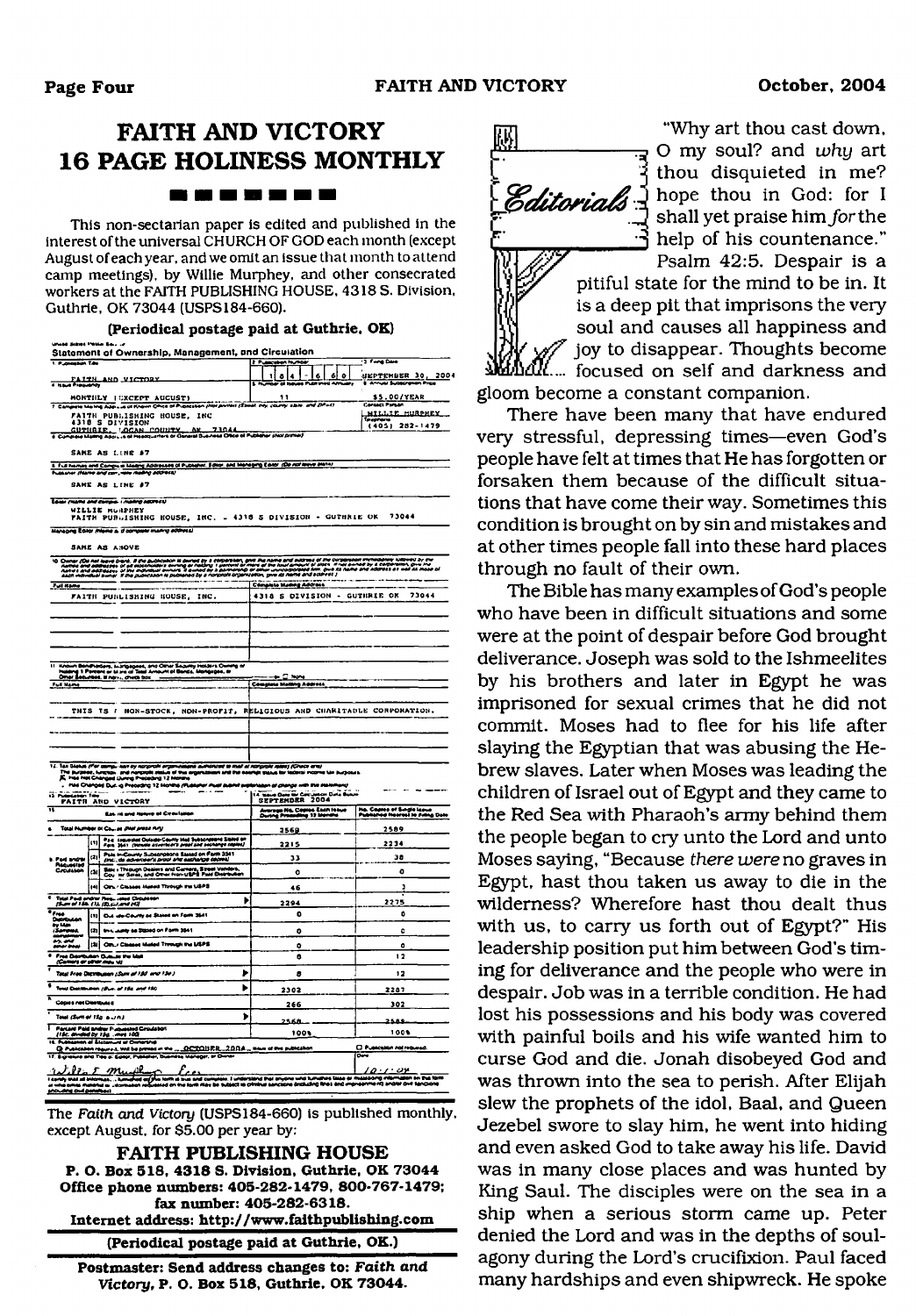of some of those hardships in II Corinthians 1:8, "For we would not, brethren, have you ignorant of our trouble which came to us in Asia, that we were pressed out of measure, above strength, insomuch that we despaired even of life." There are many others that could be noted and probably have already come to your mind.

Throughout this list of examples there is something in common. The Lord brought deliverance. The circumstances looked very dark for each one but they were men of faith and they were calling on God and He did not forsake them even in their darkest moments. He spoke comfort to some, He sent angels to minister to some and He delivered them all. Even Jesus felt forsaken, and God allowed Him to die painfully by the hands of His tormentors, but death was not His end. God raised Him back to Life and He is alive forevermore! The Lord's mercy is very great.

Wicked King Manassah, who caused Judah and Jerusalem to do worse than the heathens that God destroyed before Israel inhabited that land, would not listen to the voice of the Lord. So the Lord allowed him to be bound with fetters and carried into Babylon a captive. Notice how merciful the Lord was. "And when he was in affliction, he besought the LORD his God, and humbled himself greatly before the God of his fathers, And prayed unto him: and he was entreated of him, and heard his supplication, and brought him again to Jerusalem into his kingdom. Then Manasseh knew that the LORD he *was* God." II Chronicles 33:12-13.

By knowing how God has forgiven wicked sinners and restored them to fellowship with the Lord and how He has answered prayer for His people in the past should give each of us courage in whatever situation we may find ourselves in. May God help us to anchor our hope firmly in Him and never yield to the despair that satan whispers in our ear.

If there is sin in your life, you should first repent of the sin with godly sorrow. Unforgiven sin will place a barrier between you and your holy, righteous, heavenly Father. It will subject you to His fierce wrath and eventually cause you to be cast into outer darkness where all is despair and hope is totally extinguished. But if we will repent and allow the blood of Jesus to atone for our sin, then we are one of His children and are given the wonderful privilege of bringing

our needs to the Lord in prayer. We can safely commit our life into the hands of a faithful creator and He will give us glorious testimonies of His deliverance.

Many of you have probably already had experiences that have been direct answers to prayer. God is pleased when you testify of His mighty works. When those testimonies come from a heart that is truly thankful the whole body of Christ is encouraged and blessed and the name of the Lord is magnified before the skeptic and unbeliever.

We enjoy reading about the way the Lord delivered and answered prayer for our grandparents and made a way for those who lived years ago. But I am thankful God is still on His throne and is answering the prayers of His people today! We are living in an exciting time for the Church of God. I believe the Lord is moving in ways that would probably surprise us and we need to examine ourselves more carefully to see that we are pure and truly have His righteousness in our life so He can use us in a greater way to be vessels of mercy showing His light and grace to the world about us and bringing a message of hope and deliverance to every soul who is crushed under oppressive bondage. We can be "on the winning side with Jesus!"

The Lord has blessed us to be able to publish another quarterly edition of the *Beautiful Way* Sunday School materials and *Bible Lessons.* The two permit mailings were placed in the mail on September 16th and 17<sup>th</sup>. It is our prayer that they will be an encouragement and a help to the saints of God and motivate spiritual growth among His people.

The lesson titles are, The Gospel Brought to the Philippians, The Gospel Witness to the Philippians, Paul's Joy and Love for the Saints at Philippi, The Promotion and Defense of the Gospel, Righteous Fruit Amid Sufferings in the Flesh, The Mind Which was in Christ Jesus, Shining and Holding Forth the Word of Life, Timothy, Paul's Son in the Gospel, Other Companions and Helpers of Paul, Counting All Things but Loss for Christ, Pressing Toward the Mark, A Recipe for a Quiet and Peaceable Life and The Blessing of Faithful Support.

If you would like a subscription to the *Bible Lessons* or *Beautiful Way* please let us know. The price for either publication is \$5.00 per year or \$1.25 per quarter.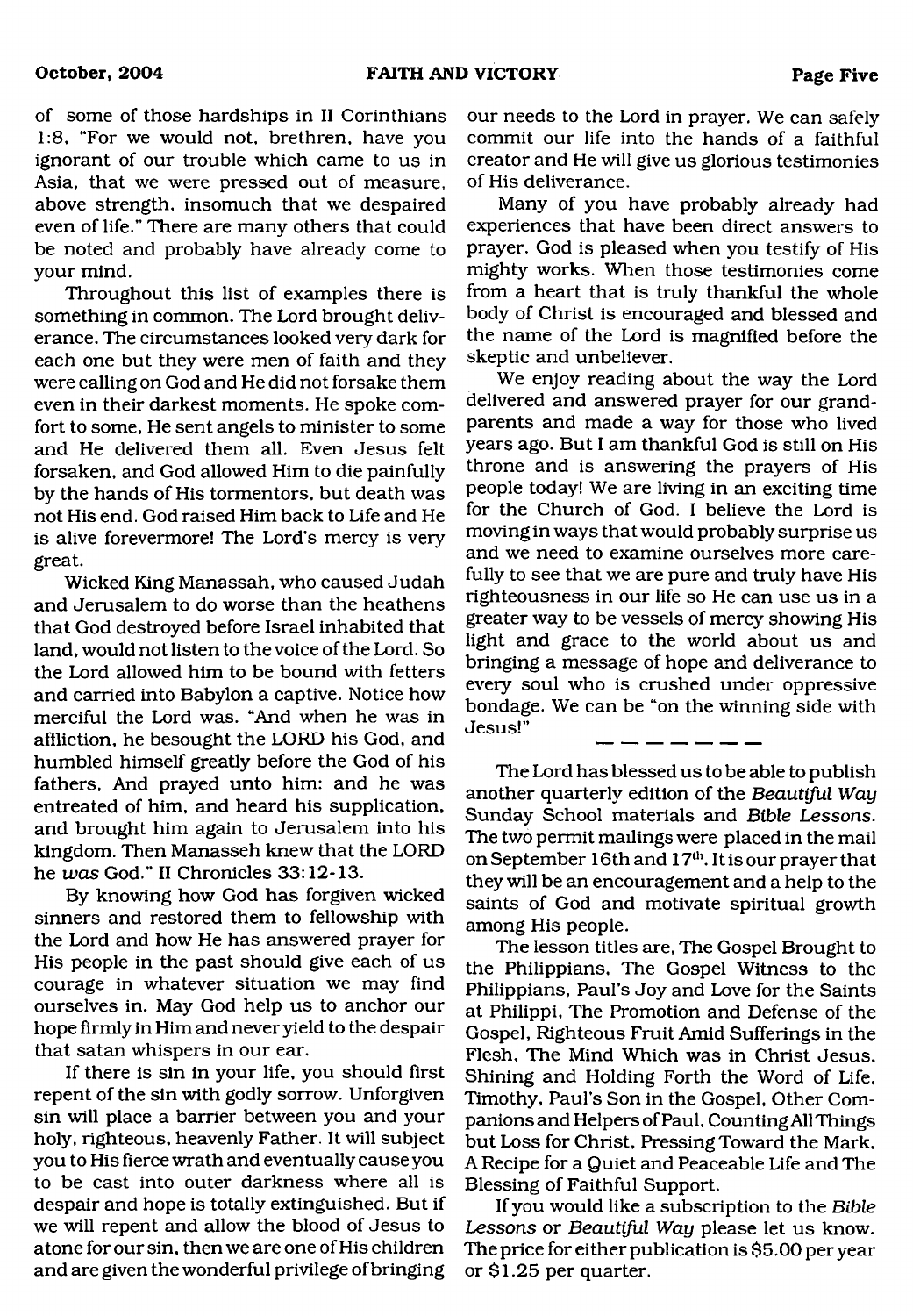The book *The Double Cure or Redemption Twofold* by D. O. Teasley has been reprinted after being out of stock for some time. The book is printed and assembled. It is now ready to be bound and should be ready for distribution by the time you receive this paper. We are thrilled to be able to present this excellent book to our readers again.

For those who are seriously seeking the fullness of the plan of God for their lives this 160 page book would be a valuable aid. It clearly gives an understanding of the need for a "double cure" —the remedy for man's acquired sins and for his native depravity. It is bound in a heavy paper cover and has a price of only \$3.50. Standard shipping charges of \$1.25 apply to mailed copies. Be sure to let us know if you would like a copy sent to you.

We have been hearing reports of the devastation that has occurred in the Cayman Islands from hurricane Ivan. Sis. Aneza Jackson from the city of Savannah, Grand Cayman visited us here at the Print Shop recently. They left the Island just before the hurricane hit and they still have family members on the Island. Their chapel, located in Savannah, was destroyed along with the property of many of the local residents. The island has been closed to foreigners at this time. Remember the Lord's people there that have suffered loss and damage. Sis. Aneza said "If one more soul will be saved because of this it will be worth it." May God grant her desire and may it be increased to many souls.

While the tent meeting in Danville, KY was in progress the enclosed trailer that carries the tent and other equipment necessary to support the meetings was stolen. The tent was set up at the time of the theft. The tent meetings are about over for this season but it should be made a matter of prayer that the needs for this essential ministry will be supplied. May the Lord bless those who have labored in this important work and may their efforts be rewarded with the gospel being opened into new areas and many souls being added to the kingdom of God.

—Bro. Willie E. Murphey [wemurphey@yahoo.com](mailto:wemurphey@yahoo.com)  $\frac{1}{2} \frac{1}{2} \frac{1}{2} \frac{1}{2} \frac{1}{2} \frac{1}{2} \frac{1}{2} \frac{1}{2} \frac{1}{2} \frac{1}{2} \frac{1}{2} \frac{1}{2} \frac{1}{2} \frac{1}{2} \frac{1}{2} \frac{1}{2} \frac{1}{2} \frac{1}{2} \frac{1}{2} \frac{1}{2} \frac{1}{2} \frac{1}{2} \frac{1}{2} \frac{1}{2} \frac{1}{2} \frac{1}{2} \frac{1}{2} \frac{1}{2} \frac{1}{2} \frac{1}{2} \frac{1}{2} \frac{$ 





FL—Remember Bro. Richard Monkman in prayer. He is having severe pain believed to be caused from sciatic nerve trouble.

—Sis Sarah Monkman

OK—Bro. Sam and Sis. Sharon Sorrell are in need of the help of the Lord in their battle of affliction.

OK—Do remember wife, she is having more problems with her heart. She wants to trust God till He takes her to that heavenly home.

—Bro. T. V. McMillian

CA—I want to express my heart-felt thanks and appreciation to all who prayed for me and helped to support me in the lengthy illness and passing of my beloved husband, Bro. Hubert Corteway. May the Lord richly reward all of you. I would appreciate your continued remembrance of me in your prayers for comfort and strength in the great loss and sorrow I am passing through and for the healing and help that I need in my body and soul. In Christian love,

—Sis. Elizabeth Corteway

**Standing Prayer Requests**

 $\longrightarrow \leftarrow \leftarrow \leftarrow \leftarrow \leftarrow \leftarrow \leftarrow$ 

Carlos Arriago Sis. Mamie Butcher Sis. Helen Carson Sis. Waneta Creel Sis. Elaine Dunn Sis. Evelyn Fredrickson Bro. Troy Gentry Bro. Jeff Gutwein Bro. Robert Hetland Bro. Lee Hilton Bro. Doyle LaCroix The Lounds Sisters Sis. Ruth McMakin Sis. Marie Mitchell Sis. Melba Powell Sis. Anna Severs Sis. Catherine Shaffer The Mitch Taylor family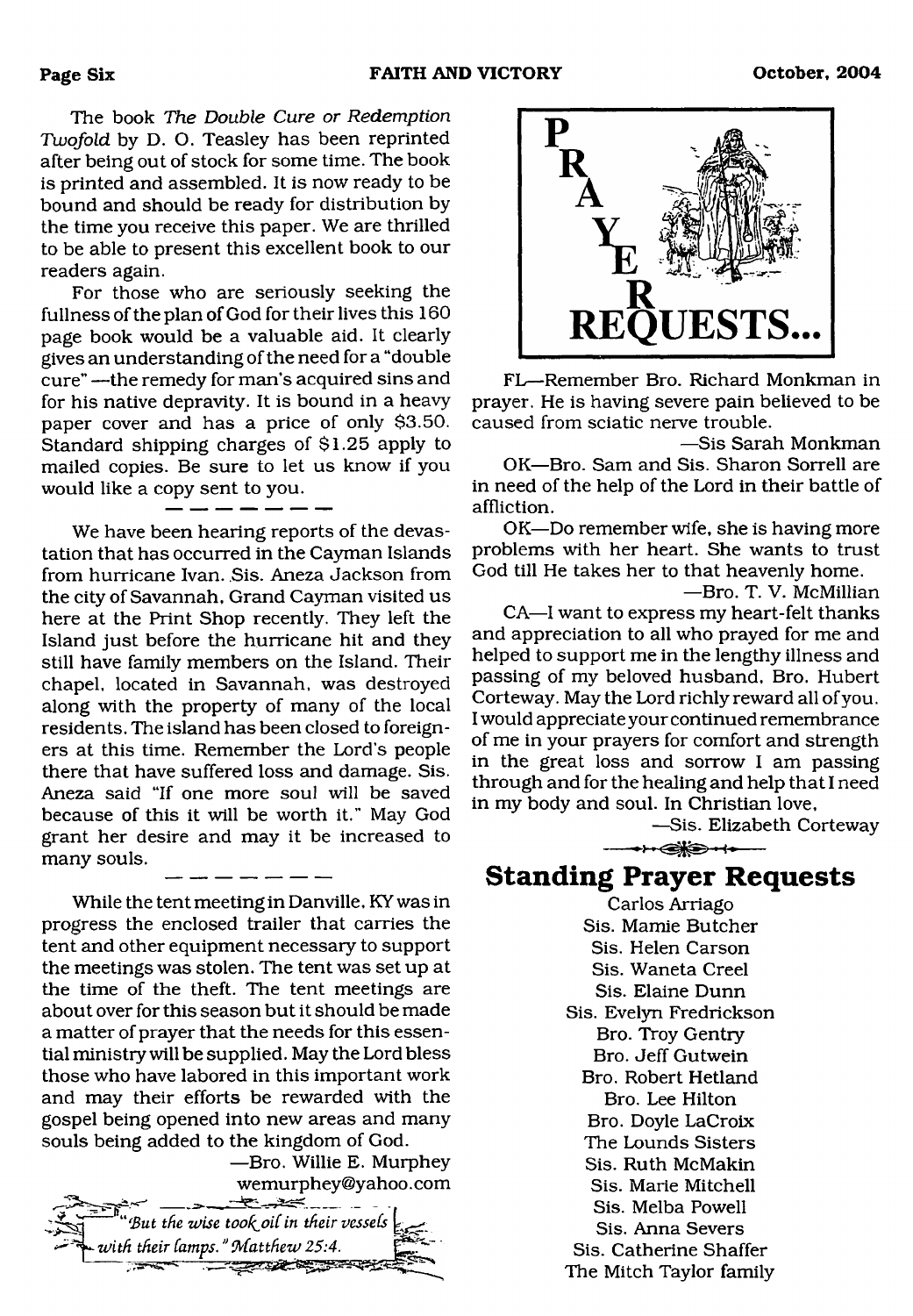### **M EETING DATES**

<span id="page-6-0"></span>**Four Comers, OK (Revival)—**October 10-17 **Guthrie, OK, (Revival)**—October 10-17 **Holly Hill, SC (Fall Revival)**—October 10-17 **Baldy Mesa, CA (Fall Revival)**—October 15-17 **Sapulpa, OK (Revival)**—October 20-24 **Fresno, CA (Revival)—**October 31-November 7 **Jefferson, OR (Revival)**—November 10-14 **Loranger, LA (Assembly Meeting)**—Nov. 24-28 **Miami, FL (Revival)**—December 1-4 **Oklahoma State (Guthrie)**—Dec. 25, p.m.-Jan. 2

------—■dEiSE\*\*—►-----

### **MEETING NOTICES**

#### **FOUR CORNERS, OK, REVIVAL**

Bro. Larry Abbot has felt a burden to hold a revival at Four Comers, OK, Oct. 10-17. Services will be nightly at 7:00 p.m. and Sunday 10:00 a.m. For further information contact Bro. Ivan Eck (620) 922-3327.

#### **GUTHRIE, OK, REVIVAL**

Lord willing, Bro. Bob Wilson will be with the saints at Guthrie, OK for revival services October 10-17. Services will be nightly at 7:00 p.m. and Sunday at 9:30 a.m. For further information contact Bro. Stanley Dickson (405) 260- 8822.

#### **HOLLY HILL, SC, FALL REVIVAL**

Lord willing, the Holly Hill, SC Fall Revival will be held from Sunday, October 10 - Sunday, October 17, 2004. Services on the first Sunday will be 10:00 a.m. and 7:30 p.m. Services during the week will be held nightly at 7:30 p.m. There will be one service held at 10:00 a.m. on the final Sunday of the meeting unless the Lord leads otherwise.

We would like to extend a hearty invitation to all who would like to attend. All are welcome and each one will be accommodated. If you plan to attend and would like to stay on the church grounds please call Sis. Beverly Pratt at 803- 496-3057. If you need directions, motel phone numbers or other information, please call Bro. Floyd Crummie at (803) 496-5768 or Bro. Tommie Platt at (803) 496-5414.

Most of all, please pray for this meeting. We need the anointing of the Holy Spirit in our services and we rely upon His leading and direction in everything that is to be said and done. May He have His perfect will and way in every part of this meeting is our prayer.

#### **BALDY MESA, CA, FALL REVIVAL**

Baldy Mesa Church of God is anticipating God's divine blessings in our fall revival. Please join us with your prayers and your presence, October 15-17, 2004.

Friday—Evening worship 7:30 p.m.

Saturday—Session I 12:00 p.m.-1:15 p.m. & Session II 1:30 p.m.-2:45 p.m. Meal & Youth Activities following. Evening Worship 7:30 p.m.

Sunday—Sunday school 10:00 a.m., Morning worship 11:00 a.m., Meal Served, Afternoon worship 2:30 p.m.

Church of God (chapel location), 11515 Baldy Mesa Rd., Baldy Mesa, CA 92392. Church of God (mailingaddress), P.O. Box290861, Phelan, CA 92329.

Bro. Travis and Sis. Alice Johnson, Pastors, (760) 956-6330 or (760) 261-2564.

#### **SAPULPA, OK, REVIVAL**

The Sapulpa Road congregation at 8500 Frankoma Road extend a hearty WELCOME to everyone for our Fall Revival, October 20 - 24th, Wednesday through Friday night at 7 p.m. On Saturday there will be a singing beginning at 6 p.m.. and continuing through the evening as the Lord leads; refreshments will be served afterwards and we will serve dinner on Sunday after the 10:45 a.m. service. Bro. Jerry and Sis. Lynette Melot will be with us. Come believing God to give you a special blessing. For further information call Bro. James Bell at 247-4579.

#### **FRESNO, CA, FALL REVIVAL**

The Church of God congregation of Fresno, CA extends a hearty welcome to all to attend our Fall Revival starting Sunday, October 31 through November 7, 2004.

On Sunday, October 31<sup>st</sup>, Sunday school will be at 9:30 a.m., Morning worship at 10:30 a.m., Afternoon service at 2:00 p.m. and Night service at 7:00 p.m. Through the week the services will be nightly at 7:00 p.m. On Sunday, November 7th Sunday school will be at 9:30 a.m., Morning worship at 10:30 a.m. and Afternoon service at 2:00 p.m.

Pray with us that there will be an outpouring of the Holy Spirit in every service and that souls will receive the help that is needed for both saints and sinners.

To locate the chapel when coming from the north on Hwy. 99, take the Belmont exit, go east three miles to First Street, turn right and go two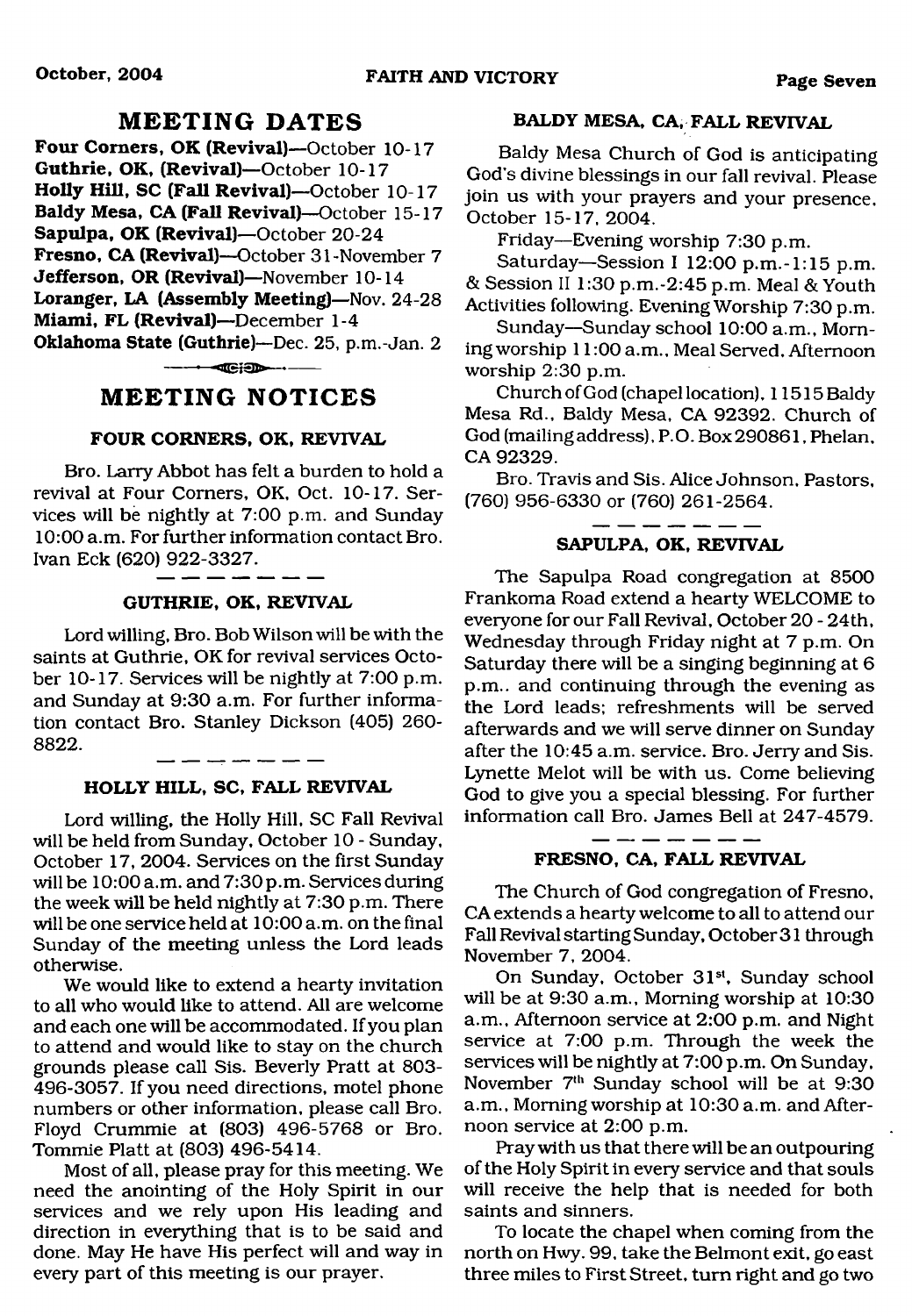blocks to Grant. The chapel is on First and Grant. Coming from the south, take the Venture exit, go east to First Street and tum left and go to Grant. The address of the chapel is 388 North First Street.

For further information contact Sis. Dannella Taylor at (559) 348-9029 or Bro. Eric Carter at (559) 292-8217. The chapel phone number is (559) 486-9977.

#### **LORANGER, LA, ASSEMBLY MEETING**

Lord willing this meeting will begin Wednesday evening at 7:30 p.m. November 24<sup>th</sup>, with services daily through Sunday, November 28<sup>th</sup>. Come for a blessing and please support this meeting with your prayers. There is a dormitory for the sisters and one for the brothers. Please bring your own sheets and linens if possible. Power and water hook-ups are provided for those with campers. Meals will be served and expenses met by freewill offerings.

From Loranger, go two miles south and about three and one-half miles east onHwy. 40. For those traveling 1-55. the grounds are about 10 miles east of theTickfaw exit. (Take Hwy. 442 east which runs into Hwy. 40.)

For more information write Bro. Nelson Doolittle, 51367 Narretto Rd., Loranger. LA 70446. Phone (985) 878-6 111. The chapel phone is (985) 878-2788.

#### **MIAMI, FL, REVIVAL**

You are welcome to attend the Miami, FL Revival meeting that is scheduled to be held December 1-4. Services will be nightly at 7:30 p.m. The chapel is located at 235 NW 47<sup>th</sup> St., Miami, FL. For further information you may contact Bro. Charles Clay (305) 235-4271, Bro. Lester Walker (305) 253-8512 or Bro. Kenneth Baxter (786) 554-8833.



-------- ----------------

Due to an unfortunate theft, the Boley congregation is in need of at least 6 cots with mattresses for our men's and women's dormitories. If you have any extra cots or small beds that you would be willing to donate, or if you feel a burden to help with this need, it would be greatly appreciated. You may correspond with Sis. Savannah King, Rt. 1, Box 49, Boley, OK 74829, or contact her by phone at (918) 667- 3654 home, (918) 667-3392 work.





OK—Dear Bro. Willie: Greetings in the name of Jesus, the One that loved and washed us from our sins in His own blood. I have been encouraged here of late thinking about the song number 438 in the *Evening Light Songs* book where it mentions "His blood is all my plea, it speaks before the throne." Also song number 484, "The Love of God," says in the third verse, "Could we with ink the ocean fill, And were the skies of parchment made: Were ev'ry stalk on earth a quill, And ev'ry man a scribe by trade: To write the love of God above, Would drain the ocean dry; Nor could the scroll contain the whole though stretched from sky to sky." His love has given hope to us while here in this world and will extend to eternity, world without end. It will give us a place in the beautiful city where the Lamb is the light. There we will enjoy His love forever and forever. "Won't it be wonderful there!"

This is what it means to be "rich toward God." His love is worth more than all earthly riches. (Luke 12:21, Mark 8:36.)

Your brother in Christ, -T. V. McMillian

CA—Dear Bro. Willie: I have been going to write this testimony for a couple of weeks now to tell of the wonderful mercy and healing that the Lord has done for me. For quite sometime now I have had a horrible pain in the right side of my upper gums and jaw. I have held on for the Lord to heal me if He saw fit and thank the Lord, He has done that wonderful thing for me. He is truly a wonderful Savior. At times I was so discouraged, but thank the Lord for His wonderful healing grace.

Love and prayers, --Sis. Doris Pihaylic  $- -$ 

KS—Dear Bro. Willie: We thank the Lord for His recent protection of my husband, Herschel. In the course of his job it was necessary for him to spend several hours suspended about 120 feet down in a grain bin, hanging on a cable swing. He was winched up by one man and then he in tum winched the other man up. The other man weighs close to 300 pounds and Herschel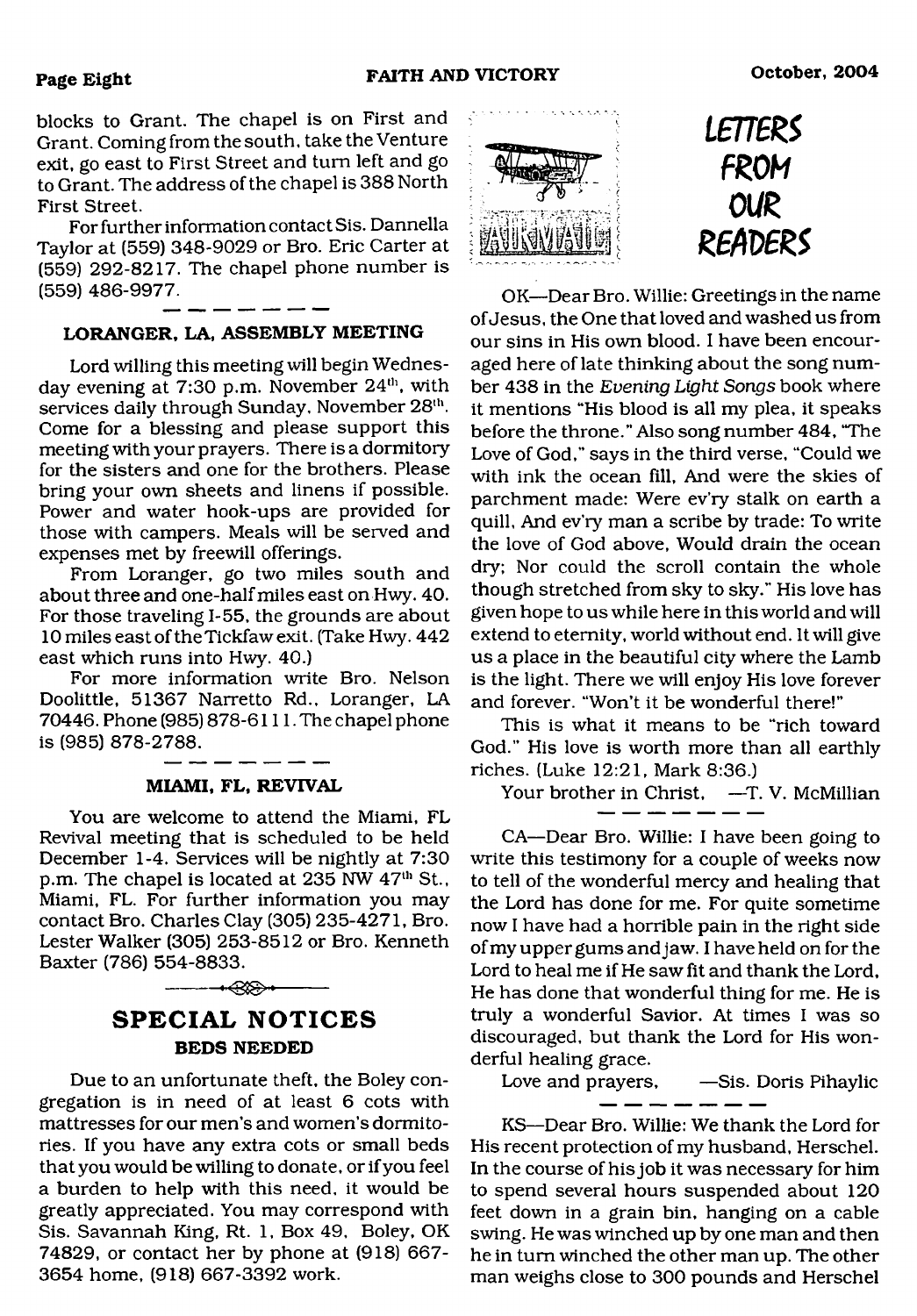was calling out to the Lord for strength to make it. The Lord was good to us, to say the least!

—Sis. Jeanne Eck

OK—To *testify* means to bear witness or affirm something as truth. A witness is one who saw, heard or knows by personal presence. When the Lord gives a great victory in answer to His people's prayers the enemy would like to keep it as quiet as possible or minimize what God has done. But I would like to encourage the saints who have been in the battle with us during Dora's last sickness by sharing my testimony. You were there in spirit through your prayers; I was privileged to personally witness God's goodness and great power evidenced as a result of those prayers.

Minutes after Dora's hard fall that broke her hip Bro. Delmar Wilkins came and had his mechanic with him. They thought they were coming to check out a problem Dora was having with her van but the Lord sent them for another purpose. They were able to help Dora into the house. Bro. Delmar knew Dora's firm stand to trust the Lord totally. He was there to contact the children and saints instead of 911. This confirmed my belief that God's eye is always on His trusting children.

I witnessed Dora sleeping peacefully when sleep would naturally have been impossible due to the severe break in her hip in addition to the constant agony of arthritis in almost every joint in her body. God, I'm convinced, is the ultimate anesthetist; He controls our pain when we trust Him explicitly.

There were times when Dora would become nauseous or extremely uncomfortable since she had to lie on her back in one position. Her care necessitated moving her. This caused great pain. Often the call would come for prayer before they began working with her. Not long after they would report that the Lord did undertake; it was not as bad as they'd feared and she was resting again. I am even more persuaded that there is great power in united prayer!

I saw the proof of God's promise in Psalm 41. In the first verse He says that He will bless those who consider the poor and deliver them in time of trouble. The hardest part of Dora's affliction with arthritis was that she could no longer help others. She loved to nurse the sick and was right there to help day and night as long as she was able. She knew just how to make their bed so they would be as comfortable as possible. God did not fail to "make her bed" in her last sickness. She was surrounded by the love, concern and prayers of her children and the saints.

When Dora seemed especially weary and the enemy was trying to discourage and depress her, the words of a song or scripture would quickly revive her spirit. Usually after someone read just a few words Dora would quote the rest of the scripture or song from memory. Throughout her life she hid the Word in her heart and believed the messages of inspired songs. In her time of great need she drew strength and courage from this treasure. Jesus said, "The words that I speak unto you, they are spirit, and they are life." John 6:63. I witnessed that!

Dora's constant request was that we pray for God to take her home. Songs about heaven would make her even more homesick. God granted that request after letting her suffer a while longer. I do not doubt that God works with perfect precision. Just reminding Dora that God was also answering her request to be a blessing to others made her willing to wait and suffer as long as He saw best.

It is hard to lose a loved one and we will miss Dora greatly. But she preached a powerful message through her steadfast faith, determination to make heaven her home and faithfulness in great suffering. After witnessing God's great love, tender care and faithfulness to Dora, my prayer is "Let me die the death of the righteous, and let my last end be like his (hers)!" -Sis. Nelda Sorrell

 $\iff \iff \iff$ 

## **Grace for Bach Moment**

He does not lead me year to year Nor even day by day. But step by step my path unfolds, My Lord directs my way.

Tomorrow's plans I do not know, I only know this minute. But He will say, 'This is the way." By faith now walk ye in it.

And I am glad that it is so, Today's enough to bear. And when tomorrow comes. His grace Shall far exceed its care.

What need to worry then, or fret The God who gave His Son, Holds all my moments in His hand And gives them one by one.

—Anonymous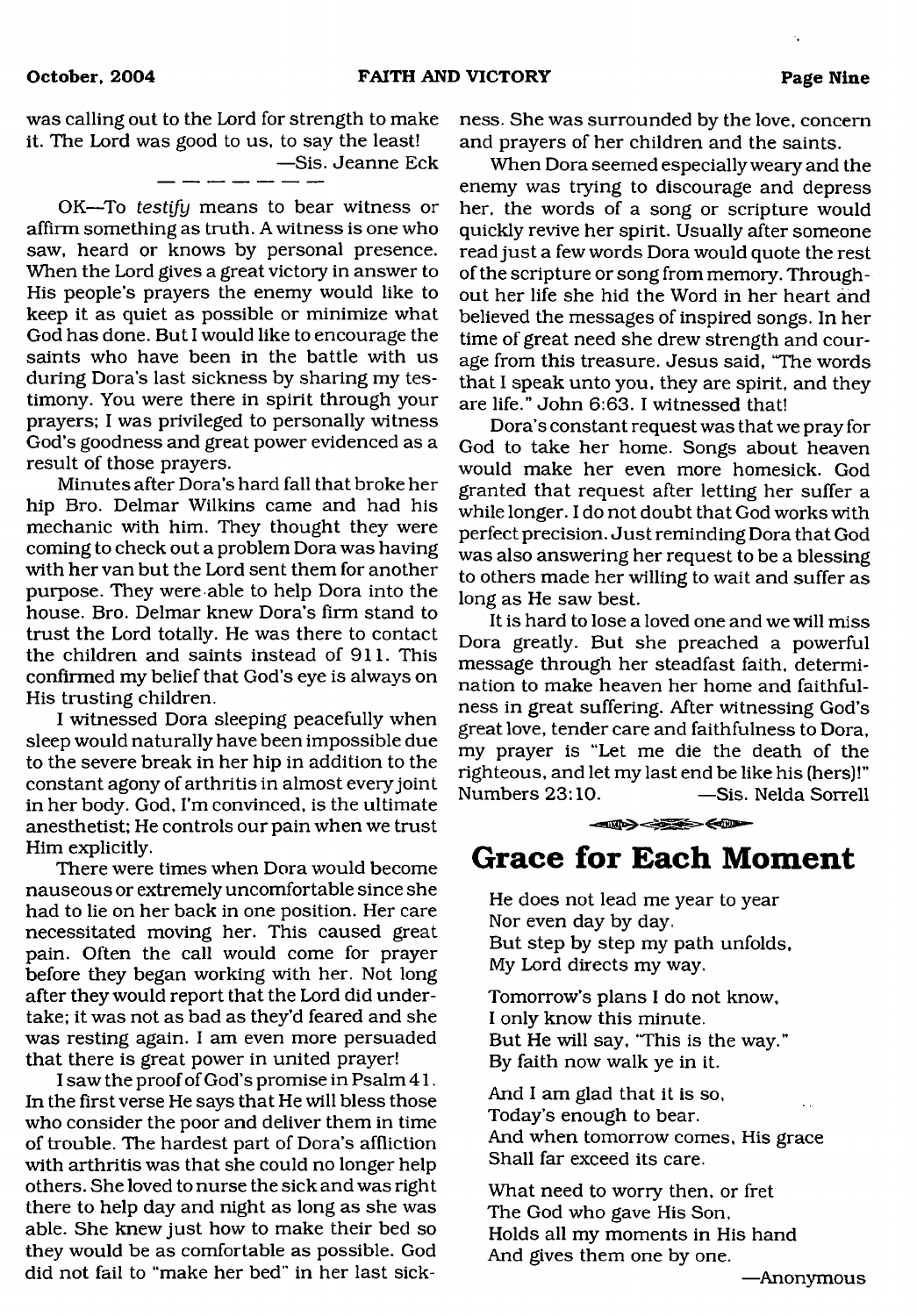

**Dora Cornelia (Freeman) Doolittle** was born to Edward and Kate Freeman in Wesson, Mis on September 3, 1931. She and her sister Nora M. Reeves were identical twins.

Sis. Dora passed from this life to be with the Lord on September 10, 2004 at her home in Guthrie at the age of 73 years.

On July 10, 1951 she was united in marriage to Dale Doolittle. To this union seven children were bom.

At an early age Dora had a tenderness in her heart to the Lord. She repeatedly testified of how her family met the saints when she was 12 years old. At that time she was saved and never lost her desire to please the Lord with her life.

On August 25, Sister Dora fell and broke her hip. She was taken to the hospital but chose to return home, placing herself in the hands of God. The Lord was good to her in her last days of life. She had always expressed that she didn't want to get to the place where she would have to live in a nursing home. The Lord granted her desire. In her last days of life she was surrounded by her family and those who loved her. Those who were with her witnessed a beautiful inner peace. On September 9<sup>th</sup> she began to decline and the Lord took her to her final home the following morning. In her last hours of life she witnessed to her family and expressed her desire that they all be together in heaven.

Sis. Dora was preceded in death by her parents, Edward and Kate Freeman, her brother, Earl Freeman, one son, Gary Lynn Doolittle and a granddaughter, Christa Deanne Doolittle. She is survived by her husband. Dale Doolittle of Guthrie, Ok, two siblings, Nora M. Reeves of Magnolia, MS and Ellis Freeman of McComb, MS and six children, Irma Sallee of Guthrie. Mancil & Shirley Doolittle of Green Bank, WV, Dan & Cheryl Doolittle of Guthrie, Larry Doolittle

of Pierce City, MO, Ron Doolittle of Oklahoma City, and Sandy & Mike Anderson of Guthrie; 29 grandchildren and 19 great-grandchildren.

The funeral service was held at the church of God chapel in Guthrie, OK on September 13, 2004. The officiating ministers were Bro. Stan Dickson, Bro. Michael Smith, and Bro. Carl Shaffer. Burial was at Summit View cemetery, Guthrie, OK.

#### **Note of Thanks**

We express our heartfelt appreciation to every one for your love and support through prayers, cards, flowers, meals and phone calls. We also thank each one for the concern and burden you have carried for Sis. Dora through the years. She will be greatly missed. Please continue to remember Bro. Dale in your prayers that the Lord will strengthen and uphold him. —The Dale Doolittle family

## **Grandma's Prayer**

By Bro. Clint Doolittle

She was Grandma and so much more The one who stands on yon' bright shore And beckons to us yet down here. Don't mourn, but see your conscience clear.

For I can but think of that last night Before her soul to heav'n took flight When in my ear she sweetly whispered, Won't y'all come and meet me there?

For you see, that was her lifelong prayer-One sometimes cried, sometimes spoken, "Lord, may this circle be unbroken."

The memories of her love and care, Even through affliction hard to bear. Live in us still when times we recall Spent with one who was loved by all.

And although I know it's her request That we not cry but know 'twas best. The place she held in every heart No one can fill, or even start.

We knew we'd say our last good-byes Someday and break these earthly ties. Although it's hard, we rest assured, O'er there *she* rests, and all is cured.

So may we find in this some strength, And know she's waiting for us at length. Lord help us take this torch and run To fight the fight as she has done,

And make a vow with this our token-Lord may this circle be unbroken.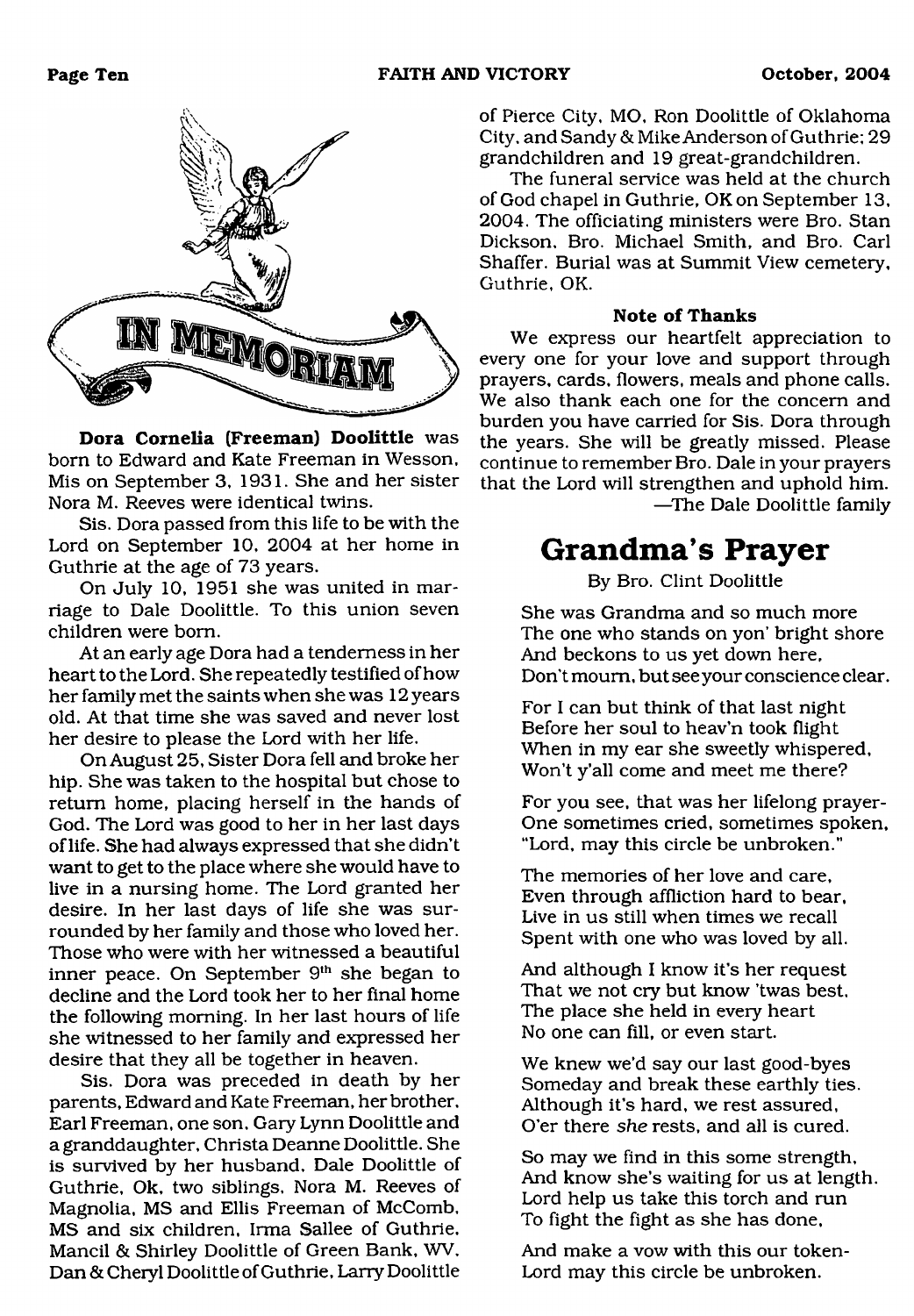**George A. Hammond,** 87, of Kenosha, WI and Guthrie, OK, passed away on Tuesday, August 24, 2004.

Bom in Van Metre, SD on January 8, 1917, he was the son of the late George H. and Ella G. (Allison) Hammond.

He attended and graduated from the public school system in Murdo, SD. He later attended technical college in Chicago, IL and also attended Anderson College and Seminary, located in Anderson, IN, graduating in 1962 with a Bachelor of Divinity degree.

He moved to Kenosha in 1962 and has lived in numerous localities throughout the Midwest.

He was employed as an electrician at Ladish and Tri-Clover companies for thirty-five years. He also served as a pastor and missionary with the Church of God for forty-four years. His life and legacy will be a source of inspiration to others by the memoirs he enjoyed writing.

In the 1970's he made several mission trips into the interior of Mexico with the Huskeys. He visited Bro. John Varghese in India and made several trips to the Philippines. He also helped Bro. Lawrence Pruitt at the Faith Publishing House. In later years he built a small block schoolhouse in a poor village of the Philippines in which classes are to start this year, Lord willing.

Surviving are a son, George A. Hammond, II of Round Lake Beach, IL; three daughters, Judith Scott and Georgeann (Paul) Whitworth, both of Anderson, IN and Merrily (Chuck) Lowe of Middletown, IN; ten grandchildren and twentyone great-grandchildren.

He was preceded in death by a brother. Bill, and six sisters, Marie, Margie, Lillian, Agnes, Vera and Alice.

The graveside service for pastor and missionary, George A. Hammond was conducted at 11:00 a.m. Saturday, August 28, 2004, at Sunset Ridge Memorial Park in Somers, WI with Bro. Thomas Rivers officiating.

**----<>÷※®®≤÷◇--**

### **QUOTATIONS**

#### <span id="page-10-0"></span>**Quotations from the General Southern Camp Meeting, Loranger, LA.**

6/27 p. m.—Bro. Marty Clevenger: "I've seen signs saying, 'Beware of dog!' Owners put them up for two reasons: One is to warn us. Two is so if we get bitten it's not the owner's fault. So God also warns us."

6/28 a.m.—Bro. Gordon Humphrey "It's a wonderful thing for the Holy Spirit to come in and work with us... If we don't work together, it's going to be confusing to the people around us."

6/28 p.m.—Bro. Larry Abbott: "Mercy combined with truth makes a man kind as well as honest. It makes us benevolent as well as upright." "Religion is the true foundation of morality...omissions soon make place for commissions every time."

6/29 a.m.—Bro. Toney Samons: "How do you come to prayer meeting on Wednesday night? Do you come expecting or enduring?" "You know, I don't think that there's any higher call that we have than to take someone under our wings and help them grow up."

6/30 a.m.—Bro. Marty Clevenger: "You haven't got the resources to go through this life and be accepted into heaven without Me."

6/30 p.m.—Bro. Toney Samons: "(The enemy) starts with indoctrination...it can change and adjust our thinking.. .it can change the way we believe. We live in a culture that is indoctrinated day by day by philosophies of men.... satan would love to have us as souvenirs—something he can hold up and show."

7/1 a.m.—Bro. James White: (Comparing electricity to salvation) "...I always wanted to be more kind .. .1 put in for that!... .It was out there on that transformer; all I had to do was put in for it...If there's any spiritual appliance that's come on the market that I haven't got yet, I want to put in for it."

Bro. Michael Williamson: (In an exhortation following Bro. White) "There are shadows in all light in the world, even moonlight. We are constantly dealing with the ineffectiveness of light. We can't comprehend a light with no shadow of turning. He dwells in a light we can't approach unto....I believe that's a part of heaven—to see *all* the power of God. In Him is *no darkness at all* "

7/2 a.m.—Bro. Marty Clevenger: "I want to tell you men, 'Don't ever run your wife down. Because you're running your own manhood down when you do.'" "Noah prepared an ark to the saving of his house.. .Pornography destroys... it does not in any way have anything to do with manhood. We've got to stay away from the filthiness of it." "We need sisters who are building an ark to the saving of their families."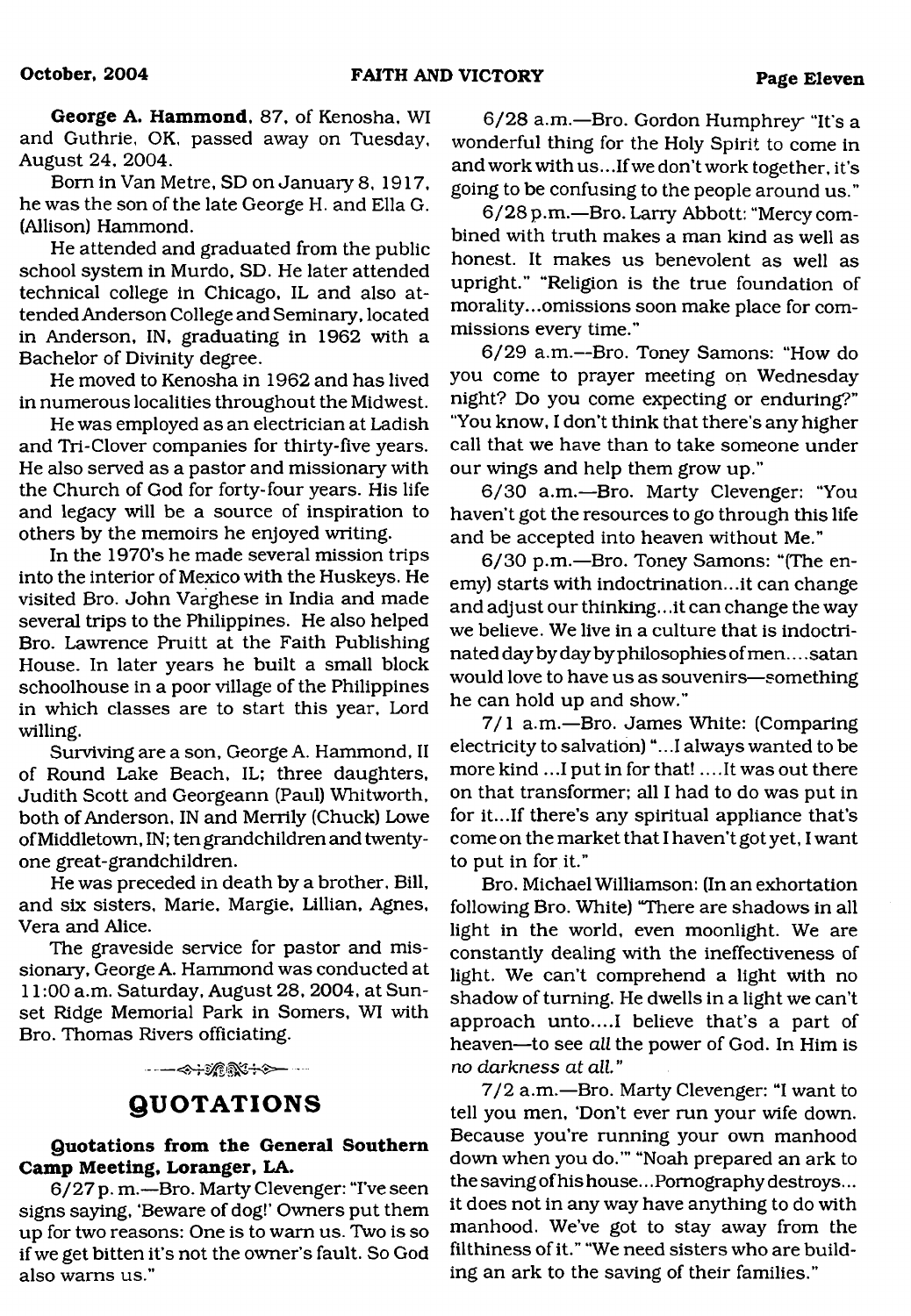## <span id="page-11-0"></span>**The Family That Prays**

**By Bro. Toney and Sis. Jeanie Samons**

#### **IX. ADOLESCENCE**

II Timothy 3:15 says that "From a child thou hast known the holy scriptures, which are able to make thee wise unto salvation through faith which is in the Lord Jesus Christ."

If in the early years of training our children we have pointed them to God and His plan of salvation, hopefully at the stage of adolescence they will realize this as their opportunity to accept the Lord and let Him work a miracle in their disturbed emotions and upheavals of life. This time of life is perhaps one of the most difficult for parent and child because you are seeing changes in them that are not easily detected, such as the misbehaviors of early childhood. These are subtle changes in personality and emotions that are not easily defined and dealt with. The adolescent is having to deal with the adjustment of going from a stage of innocency and dependency to the deeper elements of life; namely, "growing up." It is not fun for them. And in today's world they are also having to cope with the extreme exposure to sin on every street comer. This exposure increases the risk of the conscience being battered even before it is spiritually awakened. What an awesome responsibility for the parent to build that bridge to help them cross over. It is one that too often is not built and the way is left for the child to find his own way over the great chasm. And it is impossible for them to find their way alone.

But even under the influence of a godly home and good Bible based teaching adolescents feel threatened because of the traumatic awareness thrust upon them at this age. It seems a tender age, those years of 11-14, when these youth are suddenly made aware of inner feelings and struggles they have never experienced before. They often react through moodiness, irritability and resistance to authority. Even more shocking to a parent is when they erupt at times and say hurtful things to you or others. Be aware that sin-awareness often accompanies self-awareness, so they are being tempted in areas they do not even understand. Do not be shocked but try to understand that

they are not deliberately trying to be defiant or rebellious but need to be tempered in the right way. Never make them feel that they are "terrible" or even worse "hopeless" but always guide them right back to the Word and understanding of this stage they are passing through. And remember it is a stage. This too shall pass but not without your help. Do not choose to overlook this time that is so real to them. Pray about wisdom to deal with it properly and with God's approval. It is not always immediately successful but if you pursue these years with diligence they will reap rewards, be assured. If you can help them to come to a real experience with God where they can experience the grace of God and the forgiveness of the Lord it will be such an enlightening experience for you both. We have seen it happen many times; that transformation take place after so much struggle and fight. A new person emerges through a connection with God. Daily point them to it without nagging and shoving. So much heartache can be spared in a home by this awareness of the needs of the adolescent. Walk them through it.

It is not easy to protect your children in the evil society we live in today. Something as innocent as a walk through the mall can be very enlightening to someone whose heart and mind are opening up to new things. Exposure has to come to some degree but be very cautious about how much is necessary and how much pressure can be spared for that struggling youth. The media, music, magazines and books are full of the unhealthy input into your children's minds. Help them to avoid this kind of influence by setting strong guidelines for them and helping them to follow them. Do not put the responsibility on them entirely. They still need you. It is a perfect time to instruct them in the Biblical standards of purity in conduct and dress. Do not be afraid to be specific; the world is educating in the wrong way. Educate them in the right way. One teacher aptly stated that you should spend twice the time instructing youth from 11-14 years of age as the other stages of life.

Boys do not talk about their changes as easily as girls. They have immense growth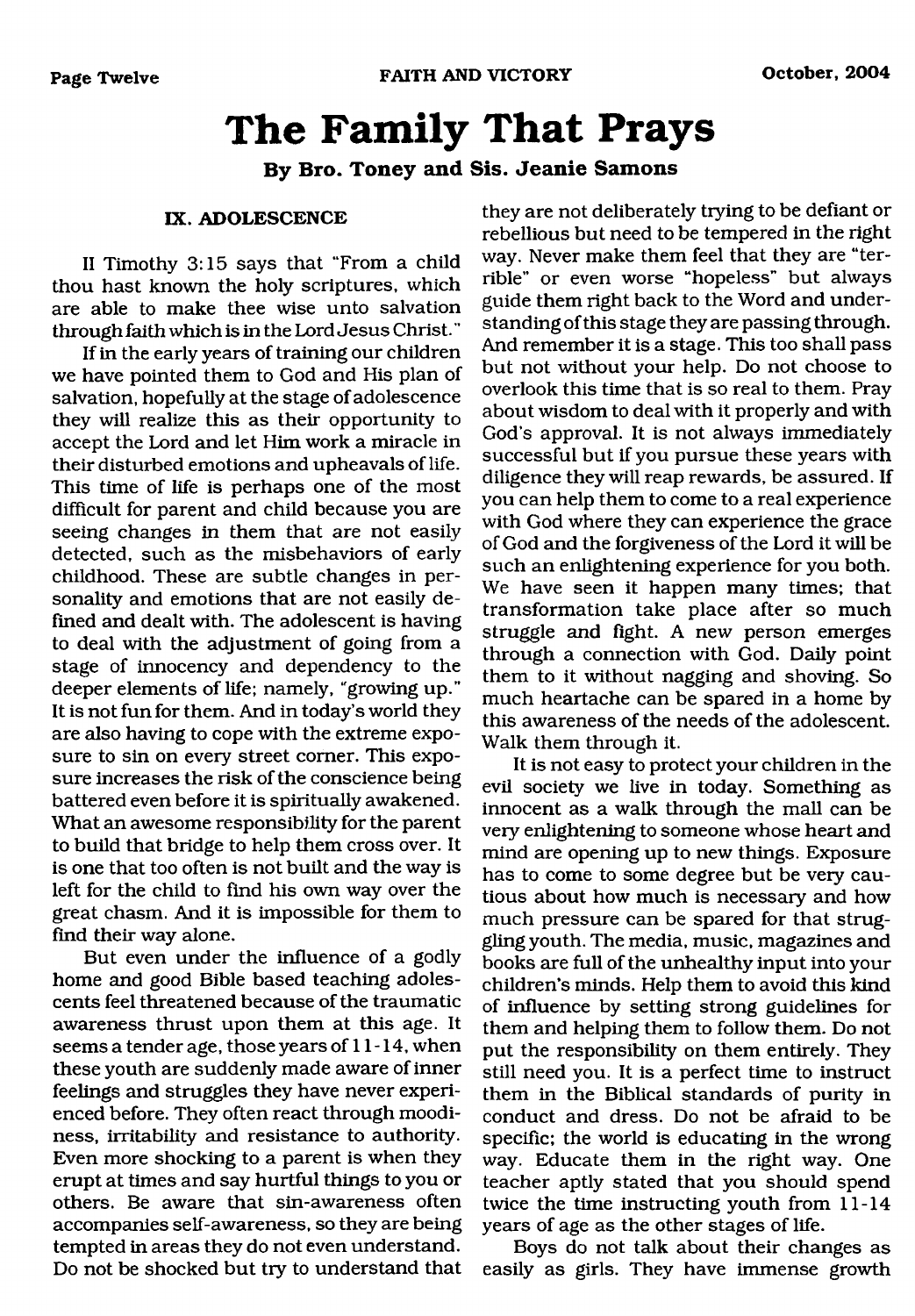spurts in body and appetite. Deal with that part of it humorously if possible but make them feel "normal" in these changes. It is not so easy to deal with boys emotionally because they are not comfortable with it and generally neither are the fathers who should be working with them. So sometimes it is avoided and disregarded as not a necessary part of their lives. What a shame when this is such an important time for that adolescent boy. Fathers, deal directly with that son so they will not have needless fears about themselves and counteract the education they are bound to receive from their peers through degraded and perverted stories and jokes. Encourage that son to talk openly and honestly about his feelings. He will only do this if you do not make him feel guilty about what he confides in you. If a father is unavailable for a boy, mothers, seek out a godly male influence and ask for assistance in accountability for your son. It is so important. Mothers can help their sons up to a point but male influence is very needful at this point in their lives.

Girls deal with the physical changes with mixed emotions. They want to grow up and be attractive in a physical way but often cannot cope with the emotional upheaval it brings into their lives. Fits of crying and times of extreme moodiness make them feel that they are in a world of confusion that they cannot find a way out of. It is a must for mothers to gently teach and lead them into understanding about the physical and emotional changes that are very natural and acceptable. The assurance that they are normal will cause them to be at peace within themselves even though they feel disturbed. Again, educate them very thoroughly on the stage they are passing through and they will hopefully get through successfully.

Adolescents are not always predictable, so it is very important to love them unconditionally at this time. And that is not an easy thing to do when they are so unlovable it seems. Many times because a parent will not take the time needed to give support there will be a distancing of the youth and parent that cannot be regained later because of the bitterness and rejection that happened at this most important time in their lives.

Following are some important things to remember about the adolescent years:

1. Most parents are too late, not too early, in giving instruction about sexual development.

2. A one time talk will not educate your child. It is a process involving time and attention.

3. All entertainment or education produced by the "world" will encourage the "sensuous" side of awareness. Be careful of even those things labeled "Christian." Screen carefully.

4. The influence of friends and peers is the strongest influence on a child at this age. Learn how to encourage or discourage the right kind.

5. Avoid encouragement of boy/girl connection at this age without making them feel guilty for being attracted to the opposite sex.

6. Balance trust and accountability. Be direct with setting guidelines and open with communication without violating their privacy to the point of total mistrust unless they have proven otherwise.

7. Keep adolescents busy in mind and body. Concentration is good to keep unhealthy thoughts away and the body will channel unruly urges to the task at hand.

8. Be aware of modem trends and fads in dress that subconsciously promote impure thoughts in a boy or girl. Patiently explain the "WHY" to them. They often do not really understand.

9. Children need different kinds of affection at different times of their lives. Even though an adolescent appears to be ashamed of the show of affection they really want it. Use discretion in giving affection to them, because we live in a perverted world, but do give them the affection that comforts and assures them you love them. It is a must.

10. Be alert to the adolescent's cry for help. Many times exposure to or involvement in violations of acceptable practices taught them will be evident. Pray for much wisdom in how to deal with it.

In conclusion, the success of riding out the adolescent years lies within the desire of the parent to really "walk the walk" and not just "talk the talk." Live a life of purity in everything you do, every day of your life and let the child see it. Colossians 3:17: "And whatsoever ye do in word or deed, do all in the name of the Lord Jesus." May we lift up His name through our lives!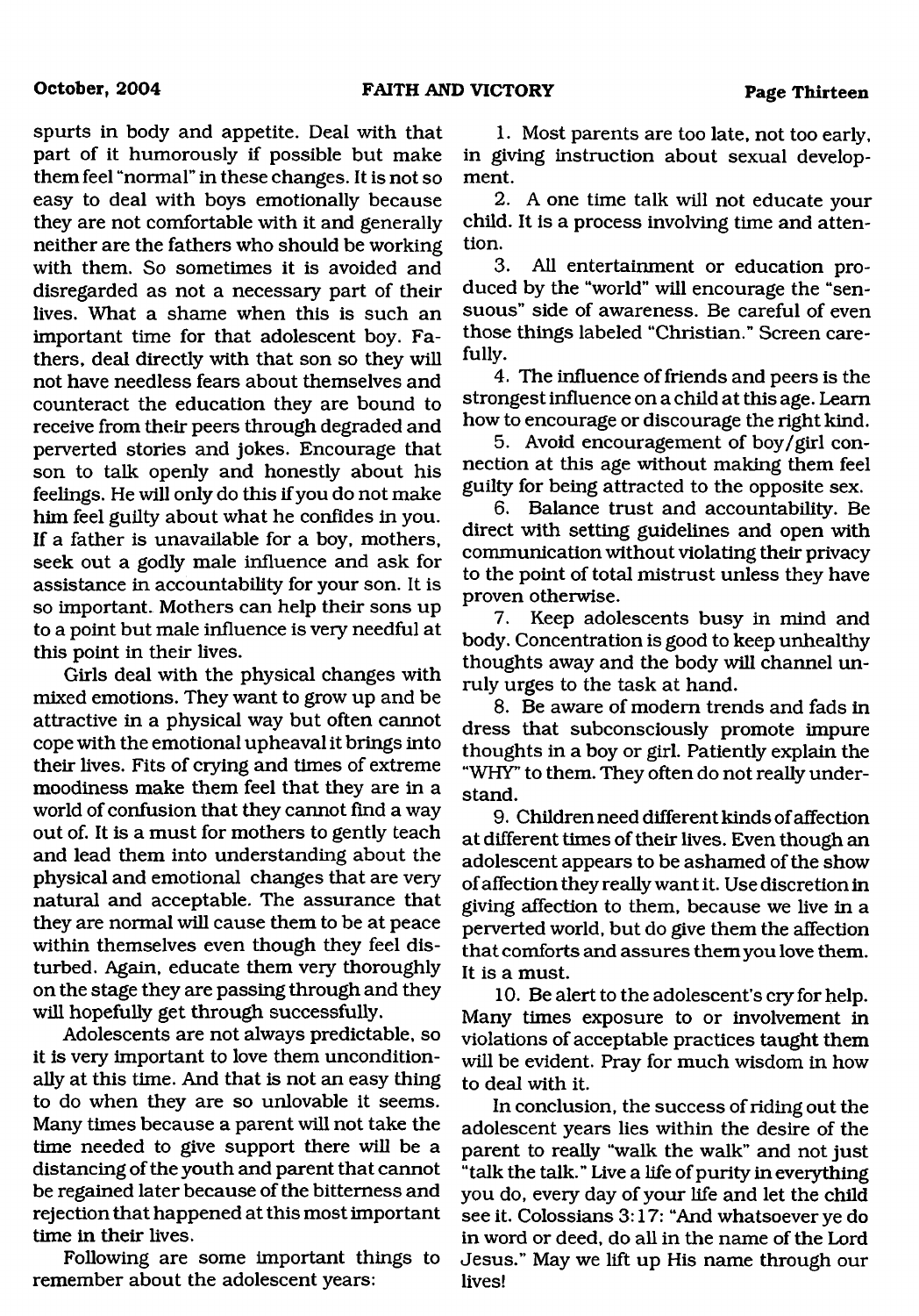## <span id="page-13-0"></span>**God's Lessons Through Roco**

By Sis. Connie Sorrell

Roco, our black and silver German Shepherd male, was missing. An escape con artist, Roco was good at jumping over his chain link fence, digging under the fence and opening the gate. That was why Dwane had put an electric wire around the top and bottom of his large pen and we also clip locked the gate when we shut it.

"Roco must learn to stay in the yard," Dwane said. "A watch dog isn't any good if he isn't around the house."

Dwane would chain Roco to a post in his yard for punishment when he still managed to escape. Roco whined and looked sad about being chained so I would take time to stroke his soft furry head and back. I would explain to Roco how important it was for him to stay in his yard.

"Roco, you are basically a good ole boy," I told him. "All the family loves you and we treat you pretty special. I make the creamy gravy that the boys stir into your dry dog food and we often give you treats between your morning and evening meals. You should be happy here in this grassy, shady yard with Reba, your mate. She lets you have the biggest dog dish and she had seven pups of yours that you have fun playing with. You have a large stock tank to drink from and to soak in when you want. Why are you so determined to escape from your comfortable home where we take good care of you?"

Roco's brown eyes would look into mine and I tried to see things from a dog's point of view. He wanted to explore. Why should he be cooped up inside this small area when there was an open field, a little forest of trees and a pond to swim in which was in view beyond his fence? He had gone walking with the boys to these places but he wanted to roam there as he pleased.

What he didn't understand was that we live on a comer of two very busy roads. He was unaware of the danger on the roads north and east of his yard. He saw the inviting freedom south and west of his yard. He wanted what he perceived to be *forbidden pleasures.*

How many Christians have looked upon the world in this way? Seeing only half of the picture they think the Lord is restraining them from *forbidden pleasures* that surely won't harm them. Mother Eve fell by that enticement and it is a clever trick of satan's today. Satan is an expert at telling half truths.

Moses did not fall for a lie of self-pleasure but he ".. .refused to be called the son of Pharaoh's daughter; Choosing rather to suffer affliction with the people of God, than to enjoy the pleasures of sin for a season." Hebrews 11:24-26. Thank the Lord for the people of God who, like Moses, have left the pleasures of sin to work for Jesus Christ. The Lord's people know restraint from the world and self-sacrifice. (Romans 8:14- 18.) This keeps us alert to the wiles of the enemy who speaks to the lusts of the flesh. When we stay away from these *forbidden pleasures,* we are better able to see the full picture of the world and the spiritual traps of death that satan has set out there.

Worried about Roco's survival, the boys walked over the fields, through the woods and around the pond. They walked down the roads, sadly thinking they might find his body in the ditch somewhere. No sign of Roco. Neighbors were asked. One neighbor said Roco came to his house late the night he disappeared but his big male had chased Roco away. One more reason why Roco was supposed to stay home. He was only sixteen months old and in training. He needed more growth in maturity and wisdom.

So it is; young Christians should value the spiritual counsel of mature saints who can teach them the Truth. (I Peter 5:5.) There is much to be gained by observing and listening to those who have successfully fought the battles of life. Elders who have kept peace with God and with their fellow men should be given due respect. "Let the elders that rule well be counted worthy of double honour, especially they who labour in the word and doctrine." I Timothy 5:17. Proper training and obedience are keys to survival in the Christian life as well as in the canine world.

Because he was a registered German Shepherd of a good lineage, Roco had cost Dwane a goodly price when he bought him as a pup to train into a watch dog. Not only was he valuable to us monetarily but we cared about Roco and all the family was sad about his disappearance.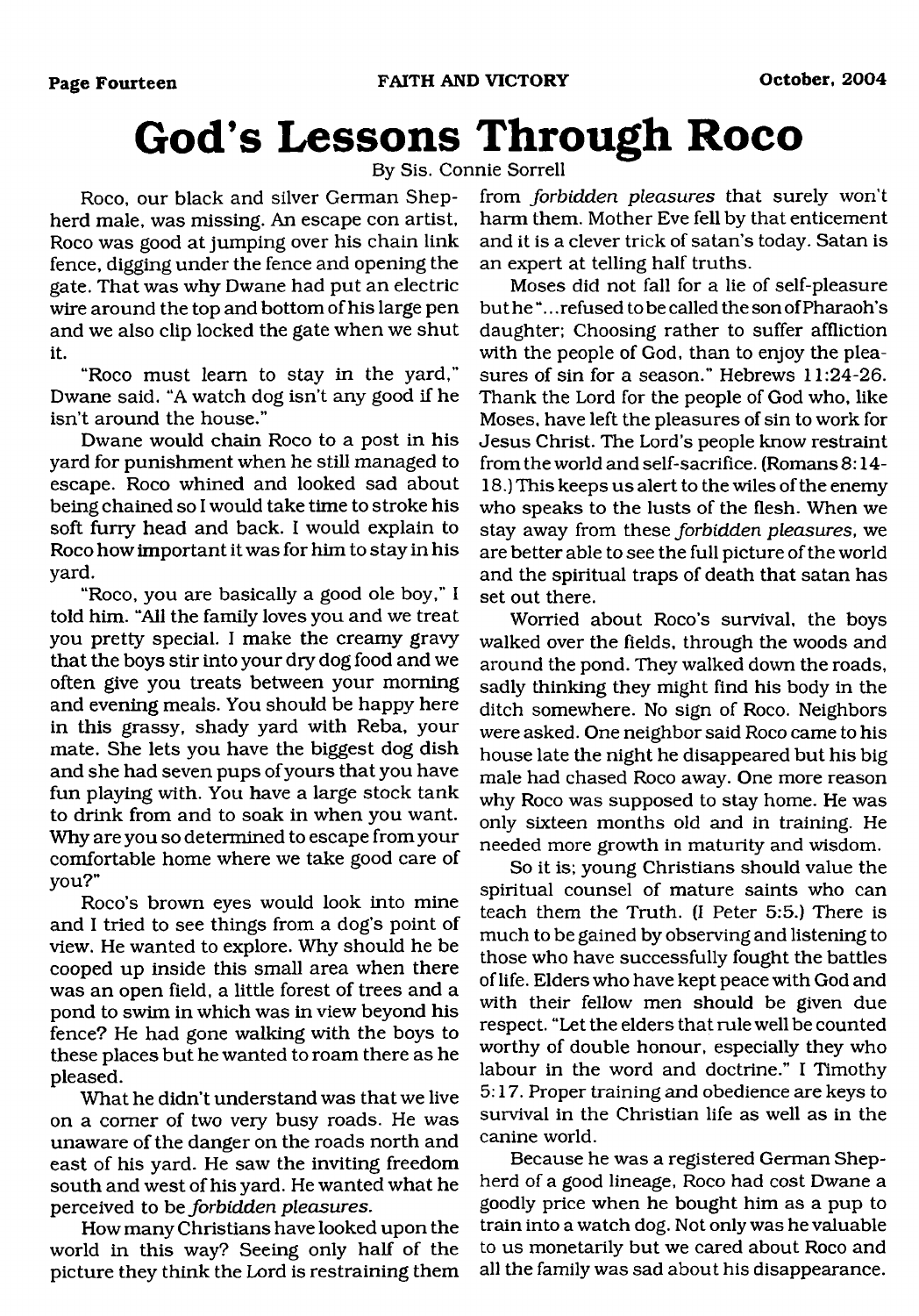We called the dog pound managers in Guthrie and Edmond. They had not caught any dog fitting Roco's description but we left our phone number with them just in case they found him. Signs with his picture and a reward were put out in different places. All of us were praying for Roco's return.

It reminded me of the prodigal son. His father watched and waited for his return. Finally his son had enough of the wicked world and escaped from the pit of sin. He came running back to the arms of his waiting father. (Luke 15:11-32.) We had hope, too, in Roco's return. Someway, somehow Roco would be able to escape from the one who had him bound, for after a few days we believed Roco was held by someone for a reason.

In the first part of Luke 15, Jesus told about a man who had a hundred sheep and lost one of them. He left the ninety and nine to hunt for the one lost sheep. Then when he had found that lost one, he called his friends to come and rejoice with him over its return. Jesus compared that lost sheep to a soul lost in sin. He said there is rejoicing in heaven over a sinner who repents and is saved from sin. How the Lord seeks after the lost! Through His Holy Spirit He calls to those who are hungry after righteousness. He is patient and long-suffering, not willing that any should perish but that all might come to Him for repentance. What a loving Savior!

We could relate to the sheep parable because we had Reba, three of their pups and four other dogs but we wanted our Roco back. We would pray: *Oh, Lord, you know where Roco is and why he isn't home. Please bring him back. Amen.*

Around 8:00 one Monday morning I answered the telephone and the Guthrie Dog Pound manager said, "Did you folks ever find your sixteen month old German Shepherd male?" "No, why?" "I have a dog here that fits your dog's description. He was here this morning when I came to work. Someone left him here with half a sack of dog food. He looks skinny and dirty but I can see he is a good dog. Do you want to come and look at him?"

"Yes! Someone will be there in thirty minutes," I replied. Immediately I called Dwane who drove to the dog pound right away. Soon he called back proclaiming that it was Roco! All the family went out to see him when Dwane brought him home! He was quiet—not his active self but he seemed happy and relieved to be back home. The boys gave him a bath and I made him some gravy. He ate every lick of his food, drank from his tank, then laid down to sleep.

Why he was returned in such a way we could only surmise. The present fact was that Roco was back home where he belonged. He was glad and his family certainly was! We felt like God had answered prayer for us in a miraculous way! Isn't that just like the Lord to answer the prayers of His children? He said His ears are open to our cry and He will sometimes answer before we call. (Psalm 34:15, Isaiah 65:24.) What a wonderful Savior! The Lord's goodness in bringing Roco back increased our faith to trust the Lord during times of uncertainty.

We did thank the Lord, in public and in our private prayers. Roco was doing great also. He was more obedient and he began to gain weight and mature.

One Friday evening I arrived home from grocery shopping and saw the family out in the front yard. Even my parents were there. As I climbed out of my car Jennifer came running to me.

"Mother, guess what happened!" she said with sadness in her voice and eyes. "Roco was let out to play in the front yard and he took off running after the neighbor's dog. He didn't see this car coming and he ran right out in front of it."

"Where is he? How bad is he hurt?" I asked. I glanced into the eyes of family members and realized it was bad news.

"Roco was killed," they told me. The driver of the car tried to swerve but Roco went right under a wheel. The driver helped Lyndall bag Roco's body.

What a shock! This did not make sense to me. God had answered prayer and brought Roco back home to us only to allow him to be hit by a car in a few weeks. All the time, money and training we had spent on Roco seemed in vain. Besides, we cared about him. It was so sad how his young life had ended so quickly and needlessly.

So what about faith and trust in the Lord? When He allows something bad to happen do we still trust Him? Why did the Lord answer our prayers and bring Roco back home only to allow him to be hit by a car within sight of our house?